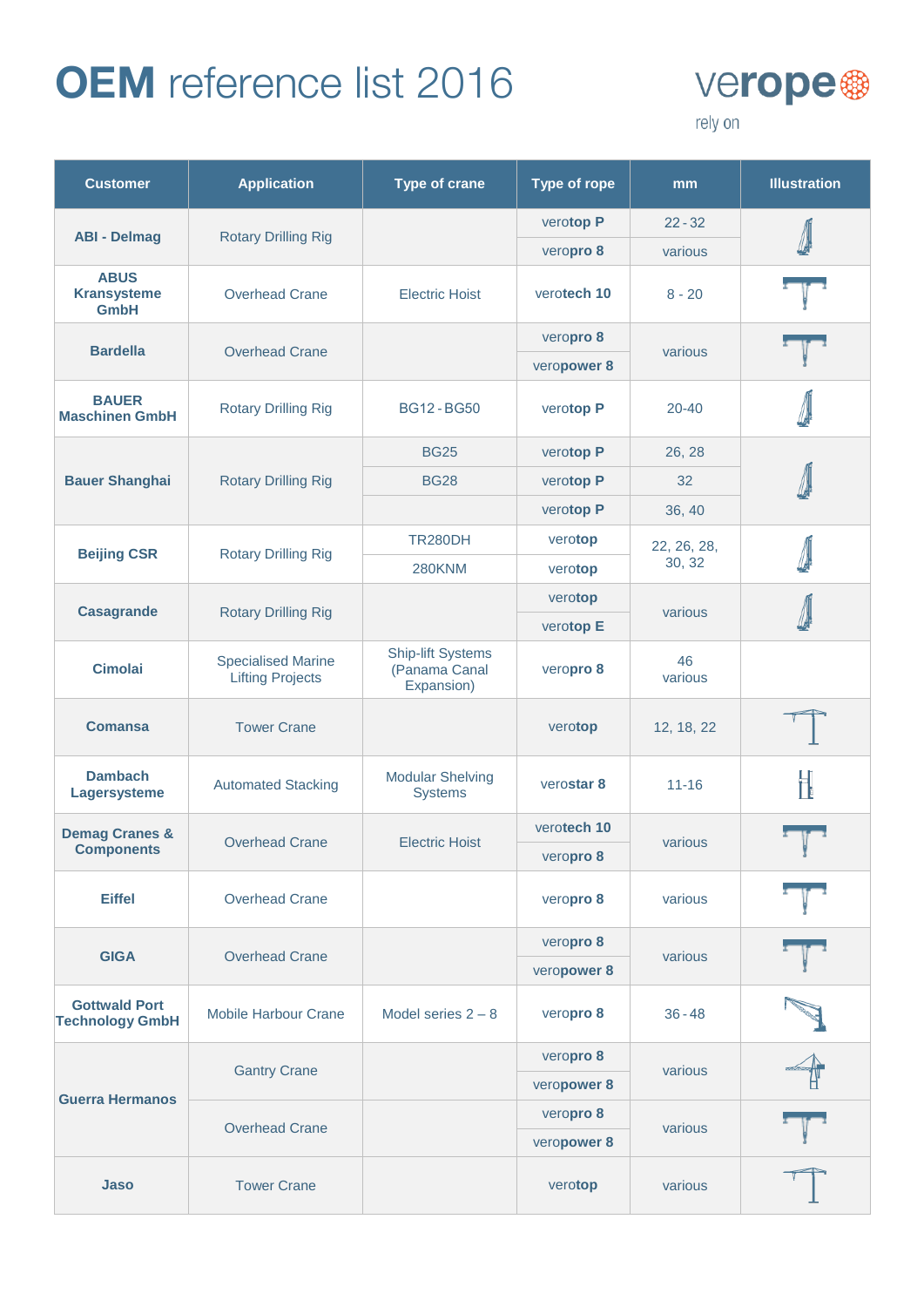

| <b>Customer</b>                        | <b>Application</b>     | <b>Type of crane</b>     | <b>Type of rope</b>      | mm             | <b>Illustration</b> |
|----------------------------------------|------------------------|--------------------------|--------------------------|----------------|---------------------|
| Jaso                                   | <b>Tower Crane</b>     |                          | verotop E                | various        |                     |
| <b>JDN Monocrane</b>                   | <b>Overhead Crane</b>  |                          | veropro 8<br>verotech 10 | various        |                     |
| <b>Joseph Paris</b>                    | <b>Overhead Crane</b>  |                          | veropro 8                | various        |                     |
| Kalmar - Cargotec                      | <b>ASC Crane</b>       |                          | veropro 8                | 28             |                     |
| <b>KoneCranes</b>                      | <b>Gantry Crane</b>    |                          | veropower 8              | 34             |                     |
| <b>Künz GmbH</b>                       | <b>Container Crane</b> | <b>ASC</b><br><b>CTK</b> | veropro 8                | various        |                     |
|                                        | <b>Mobile Crane</b>    | LTM 1030-2.1             | verotop                  | 13             |                     |
|                                        |                        | LTM 1040-2.1             | verotop                  | 13             |                     |
|                                        |                        | LTM/LTC 1050-3.1         | verotop                  | 15             |                     |
|                                        |                        | LTM 1060-3.1             | verotop                  | 15             |                     |
|                                        |                        | LTM 1060/2               | verotop                  | 17             |                     |
|                                        |                        | LTM 1080/2               | verotop                  | 17             |                     |
|                                        |                        | LTM 1100-4.2             | verotop                  | 19             |                     |
| <b>Liebherr Werk</b>                   |                        | LTM 1100-5.2             | verotop                  | 21             |                     |
| <b>Ehingen</b>                         |                        | LTM 1160-5.2             | verotop                  | 21             |                     |
|                                        |                        | LTM 1400-8.1             | verotop                  | 25             |                     |
|                                        |                        | LTM 1500-8.1             | verotop S                | 25             |                     |
|                                        |                        | LTM 1750-9.1             | verotop S                | 25             |                     |
|                                        |                        |                          | veropower 8              | 25             |                     |
|                                        | <b>Crawler Crane</b>   | LR 1450-1                | veropower 8              | 25             |                     |
|                                        |                        | LR 1600                  | veropower 8              | 28             |                     |
|                                        |                        | <b>LR 1750</b>           | veropower 8              | 28             |                     |
| <b>Liebherr Werk</b><br><b>Nenzing</b> | <b>Crawler Crane</b>   | LR1100-1300              | verotop                  | 26,28          |                     |
|                                        |                        |                          | veropower 8              | 13, 20, 22, 24 |                     |
|                                        |                        | <b>HS8300</b>            | verotop                  | 46             |                     |
|                                        |                        | <b>HS8120</b>            | verotop                  | 36             |                     |
|                                        |                        | <b>HS8120</b>            | veropower 8              | 36             |                     |
|                                        |                        | <b>HS825</b>             | veropro 8                | 18,26          |                     |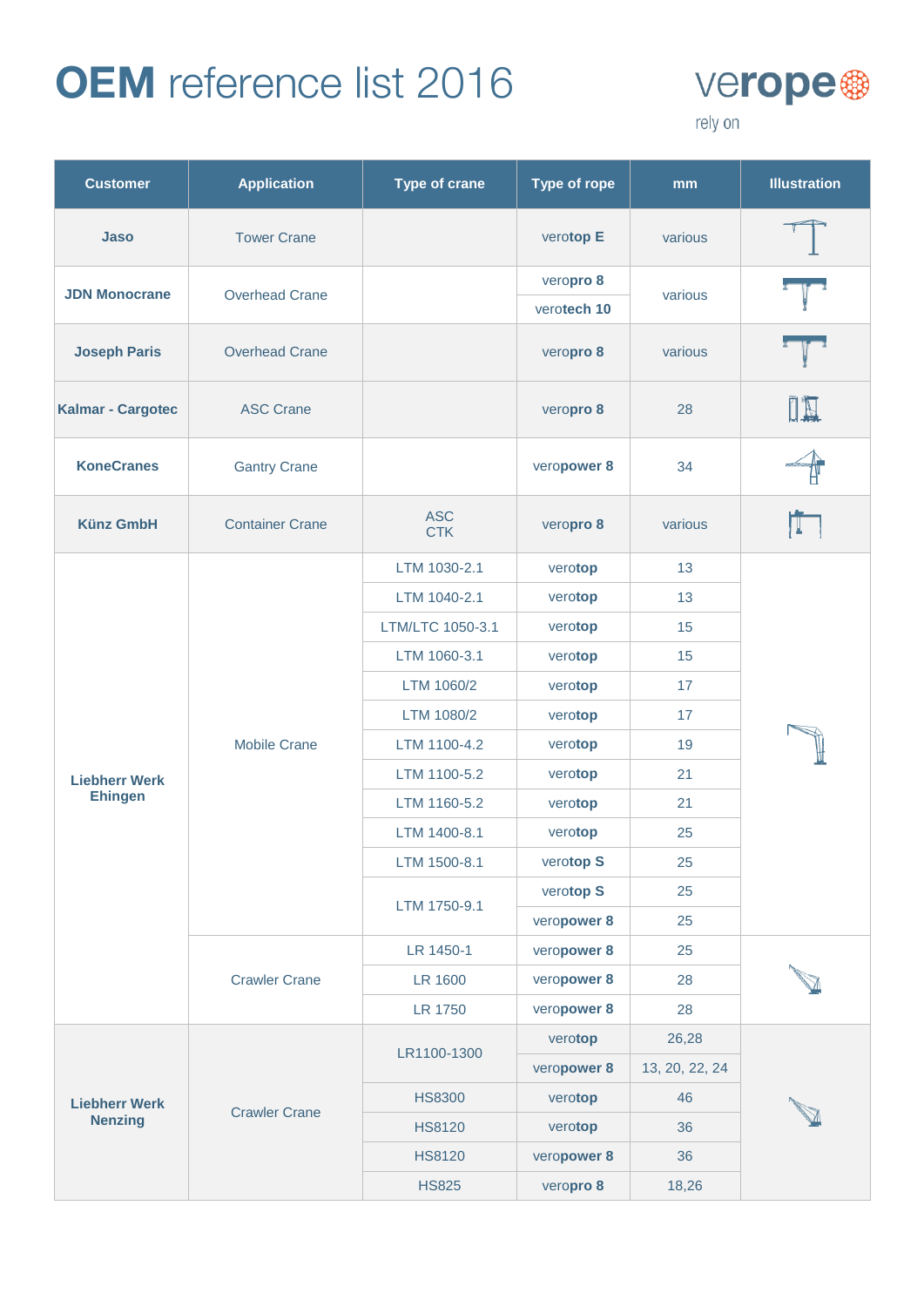

| <b>Customer</b>                         | <b>Application</b>          | <b>Type of crane</b>                                                                                               | <b>Type of rope</b> | mm        | <b>Illustration</b> |
|-----------------------------------------|-----------------------------|--------------------------------------------------------------------------------------------------------------------|---------------------|-----------|---------------------|
|                                         | <b>Rotary Drilling Rig</b>  | LB25-LB44<br><b>LRB355</b>                                                                                         | veropro 8           |           |                     |
|                                         |                             |                                                                                                                    | verotop P           | various   |                     |
|                                         |                             | <b>CBW &amp; RL Series</b>                                                                                         | verotop XP          | 20,25,34  |                     |
|                                         | <b>Deck Crane</b>           | <b>CBG Series</b>                                                                                                  | veropro 10          | 34        |                     |
|                                         |                             | <b>RL-K7500</b>                                                                                                    | verotop             | 96        |                     |
|                                         |                             | <b>BOS35000</b>                                                                                                    | verotop             | 48        |                     |
|                                         |                             |                                                                                                                    | verotop P           | 48        |                     |
| <b>Liebherr Werk</b>                    | <b>Offshore Crane</b>       |                                                                                                                    | veropro 8           | 52        |                     |
| <b>Nenzing</b>                          |                             | <b>BOS14000</b>                                                                                                    | veropro 8           | 48        |                     |
|                                         |                             |                                                                                                                    | verotop             | 30        |                     |
|                                         |                             | <b>BOS2600</b>                                                                                                     | veropro 8           | 42        |                     |
|                                         | <b>Mobile Harbour Crane</b> | <b>LHM Series</b>                                                                                                  | veropro 8           | 46        |                     |
|                                         | <b>RTG Container Crane</b>  | CCB40                                                                                                              | veropro 8           | 24        |                     |
|                                         | <b>STS Gantry Crane</b>     |                                                                                                                    | veropro 8           | 32        |                     |
| <b>Linden Comansa</b>                   | <b>Tower Crane</b>          |                                                                                                                    | verotop             | various   |                     |
|                                         | <b>Deck Crane</b>           |                                                                                                                    | veropro 8           | $10 - 40$ |                     |
|                                         |                             | <b>Bulk Handling</b><br><b>Container Handling</b><br><b>General Cargo</b><br><b>Serivice Cranes</b><br><b>RoRo</b> | veropro 8RS         | $28 - 32$ |                     |
|                                         |                             |                                                                                                                    | verotop             | 13-28     |                     |
| <b>MacGregor</b>                        |                             |                                                                                                                    | verotop P           | $25 - 74$ |                     |
|                                         |                             |                                                                                                                    | verotop XP          | $28 - 32$ |                     |
|                                         |                             |                                                                                                                    | vero 4              | $30 - 38$ |                     |
|                                         | <b>Crawler Crane</b>        | <b>MLC Series</b>                                                                                                  | verotop             | 28        |                     |
| <b>Manitowoc</b>                        |                             |                                                                                                                    | verotop P           | 28, 32    |                     |
|                                         |                             |                                                                                                                    | veropower 8         | 26, 32    |                     |
| <b>National Oilwell</b><br><b>Varco</b> |                             | Knuckle Boom Crane                                                                                                 | verotop             | 24-36     |                     |
|                                         | <b>Offshore Crane</b>       | <b>Lattice Boom Crane</b>                                                                                          | veropro 8           | 24-36     |                     |
| <b>Palfinger</b>                        | <b>Truck Mounted Crane</b>  | <b>PK Series</b>                                                                                                   | verotop             | $8 - 14$  | $\sqrt{2}$          |
|                                         |                             | <b>SR250</b>                                                                                                       | verotop             | 28        |                     |
| <b>Sany Beijing</b>                     | <b>Rotary Drilling Rig</b>  | <b>SR280</b>                                                                                                       | verotop             | 32        |                     |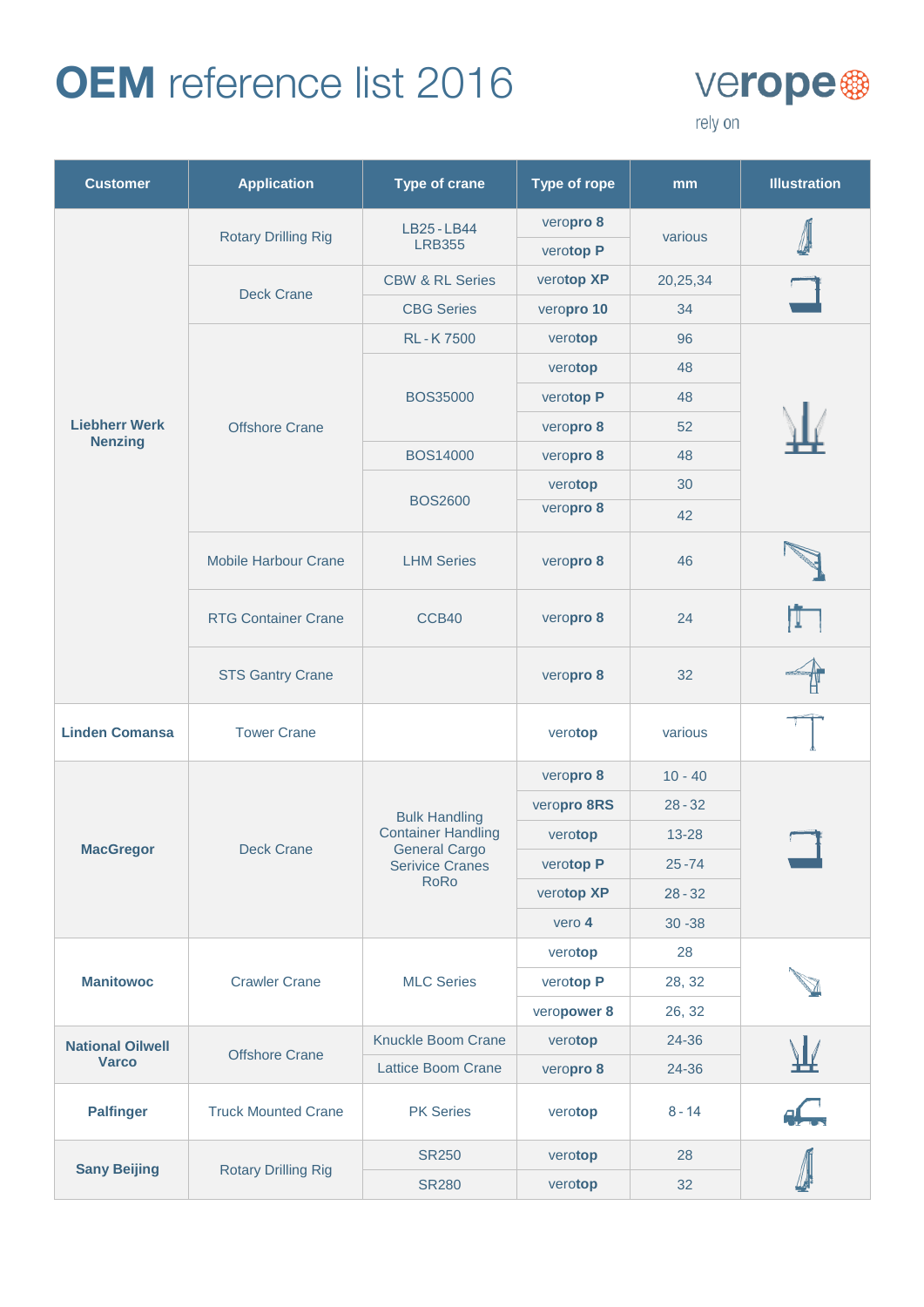

| <b>Customer</b>        | <b>Application</b>          | <b>Type of crane</b>          | <b>Type of rope</b> | mm            | <b>Illustration</b> |
|------------------------|-----------------------------|-------------------------------|---------------------|---------------|---------------------|
| <b>Sany Beijing</b>    |                             | SR280, SR360                  | verotop             | 36            |                     |
|                        | <b>Rotary Drilling Rig</b>  | <b>SR420</b>                  | verotop             | 40            |                     |
|                        |                             | <b>SR460</b>                  | verotop             | 46            |                     |
|                        |                             | 55T                           | verotop             | 22, 24        |                     |
|                        | <b>Mobile Crane</b>         |                               | verotop S           | 19            |                     |
|                        |                             | <b>75T</b>                    | verohoist 8         | 18            |                     |
| <b>Sany Hunan</b>      | <b>Mobile Crane</b>         | 90T<br>100T,130T,160T<br>180T | verotop             | 18, 22, 24    |                     |
|                        |                             | 1000T                         | veropower 8         | 28            |                     |
|                        | <b>LKW-Crane</b>            |                               | verohoist 8         | 8, 10, 12, 14 |                     |
| <b>Sarens</b>          | <b>Crawler Crane</b>        | <b>SG C 120</b>               | veropro 8           | $22 - 38$     |                     |
|                        | <b>Crawler Crane</b>        | 620HD-6180HDSL                | veropro 8           | various       |                     |
|                        | Multi-purpose Crane         |                               | verotop             |               |                     |
| <b>Sennebogen</b>      |                             | 613-683                       | veropro 8           | various       |                     |
| <b>Maschinenfabrik</b> |                             |                               | veropower 8         |               |                     |
| <b>GmbH</b>            | <b>Mobile Harbour Crane</b> | 6130-6210                     | verotop             | various       |                     |
|                        | <b>Mobile Crane</b>         | 2200 - 7700                   | verotop             | various       |                     |
|                        | <b>Rotary Drilling Rig</b>  | <b>SD12</b>                   | verotop             | 24            |                     |
|                        |                             | <b>SD15</b>                   | verotop             | 26            |                     |
|                        |                             | <b>SD25</b>                   | verotop             | 28            |                     |
|                        |                             | <b>SH25</b>                   | verotop             | 28            |                     |
| Shanghai Jintai        |                             | <b>SD28</b>                   | verotop             | 30            |                     |
|                        |                             | <b>SH30</b>                   | verotop             | 30            |                     |
|                        |                             | <b>SH36(W)</b>                | verotop             | 36            |                     |
|                        | <b>Hydraulic Grab</b>       | <b>SG35</b>                   | verotop             | 26            |                     |
|                        |                             | <b>SG40A</b>                  | verotop             | 26            |                     |
|                        |                             | <b>SG46</b>                   | verotop             | 30            |                     |
|                        |                             | <b>SG50</b>                   | verotop             | 30            |                     |
|                        |                             | <b>SG60</b>                   | verotop             | 36            |                     |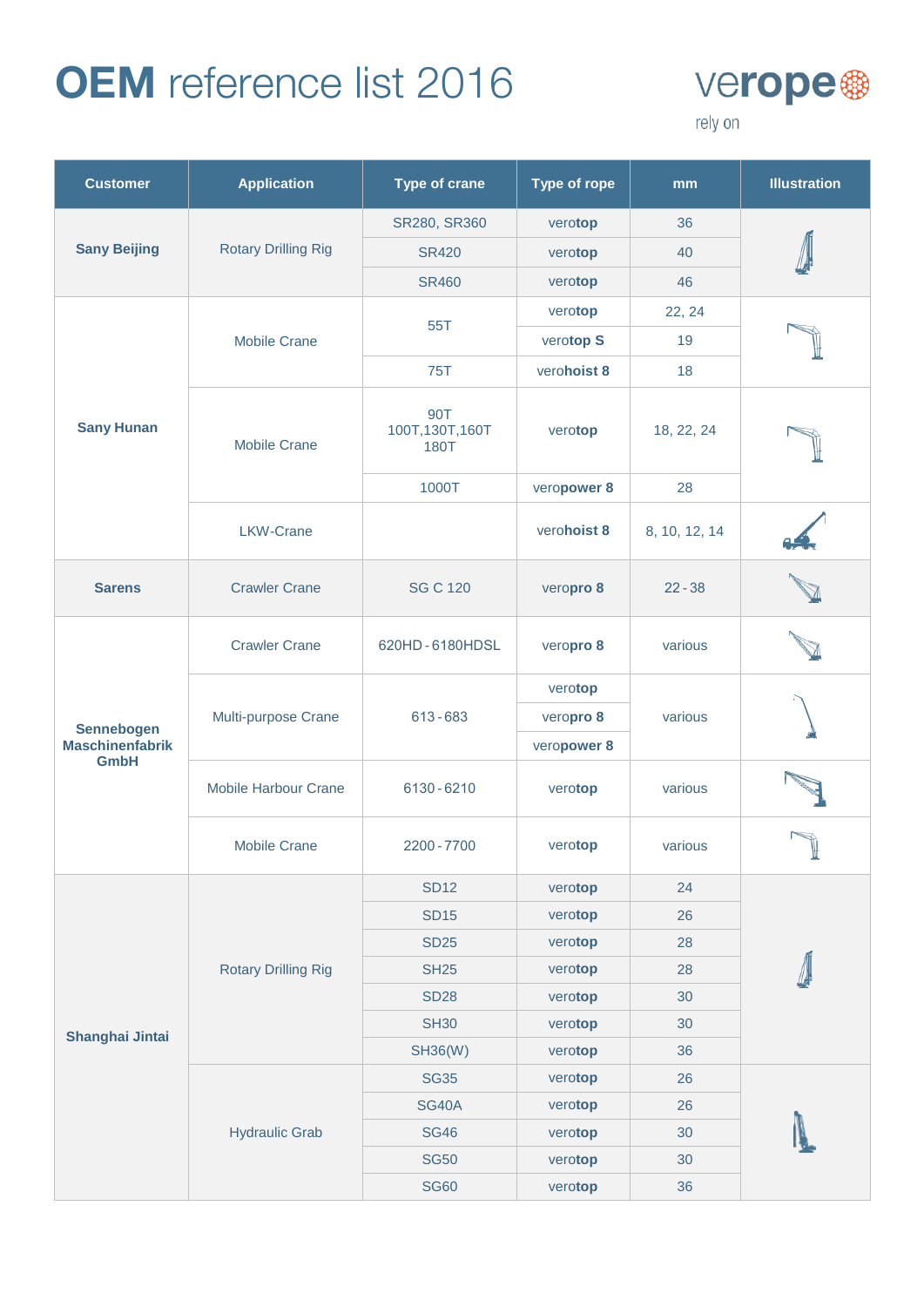

| <b>Customer</b>                            | <b>Application</b>                                | <b>Type of crane</b>                      | <b>Type of rope</b>  | mm               | <b>Illustration</b> |
|--------------------------------------------|---------------------------------------------------|-------------------------------------------|----------------------|------------------|---------------------|
| <b>Soilmec</b>                             | <b>Rotary Drilling Rig</b>                        |                                           | verotop<br>verotop E | various          |                     |
|                                            |                                                   |                                           | verostar 8           | $10 - 17$        |                     |
| <b>SSI Schäfer</b>                         | <b>Automated Stacking</b>                         | <b>Modular Shelving</b><br><b>Systems</b> | veropro 8            | $10 - 20$        |                     |
|                                            |                                                   |                                           | veropower 8          | 22               |                     |
| <b>Tadano Faun</b><br><b>GmbH</b>          | <b>Mobile Crane</b>                               | <b>ATF Series</b>                         | verotop              | 21               |                     |
| <b>Terex Comedil</b>                       | <b>Tower Crane</b>                                |                                           | verotop              |                  |                     |
|                                            |                                                   |                                           | verotop E            | various          |                     |
| <b>Terex Cranes</b><br><b>France</b>       | <b>Mobile Crane</b>                               | <b>AC 80</b><br>AC100                     | verotop              | 16, 18           |                     |
|                                            | <b>Mobile Crane</b>                               | AC 100/4                                  | verotop              | 18               |                     |
|                                            |                                                   | Explorer 5800                             | verotop S            | 21               |                     |
|                                            | <b>Crawler Crane</b>                              | CC 2400                                   | veropower 8          | 26               |                     |
| <b>Terex Cranes</b><br><b>Germany GmbH</b> |                                                   |                                           | verotop S            | 26               |                     |
|                                            |                                                   | <b>CC 2800</b>                            | veropower 8          | 30               |                     |
|                                            |                                                   | <b>CC 3800</b>                            | verotop              | 28               |                     |
|                                            |                                                   |                                           | veropower 8          | 28               |                     |
| <b>Terex Noell</b>                         | <b>Straddle Carrier</b>                           |                                           | veropro 8            | 24               |                     |
|                                            | <b>Deck Crane</b>                                 | 30T                                       | verotop              | 13, 18           |                     |
| <b>TTS (in China)</b>                      |                                                   |                                           | veropro 8            | 26, 30           |                     |
|                                            |                                                   |                                           | verotop P            | 30               |                     |
|                                            | <b>Deck Crane</b><br><b>Heavy Lift Deck Crane</b> |                                           | verotop P            | 30 - 38, 48 - 72 |                     |
| <b>TTS Neuenfelder</b>                     |                                                   |                                           | veropro 8            | 30 & 36          |                     |
| <b>Maschinenfarbik</b>                     |                                                   |                                           | veropower 8          | 44 & 48          |                     |
|                                            |                                                   |                                           | verotop XP           | 30 & 32          |                     |
| <b>United Crane</b><br><b>Components</b>   | <b>Overhead Crane</b>                             | <b>Electric Hoist</b>                     | veropro 8            | various          |                     |
|                                            |                                                   |                                           | verotech 10          |                  |                     |
| <b>Viastore</b>                            | <b>Automated Stacking</b>                         | <b>Modular Shelving</b><br>System         | verostar 8           | $\boldsymbol{9}$ | H                   |
| <b>Wilbert</b>                             | <b>Tower Crane</b>                                |                                           | verotop              | 16               |                     |
| <b>XCMG</b>                                | <b>Mobile Crane</b>                               |                                           | verohoist 8          | 8, 10, 12, 14    |                     |